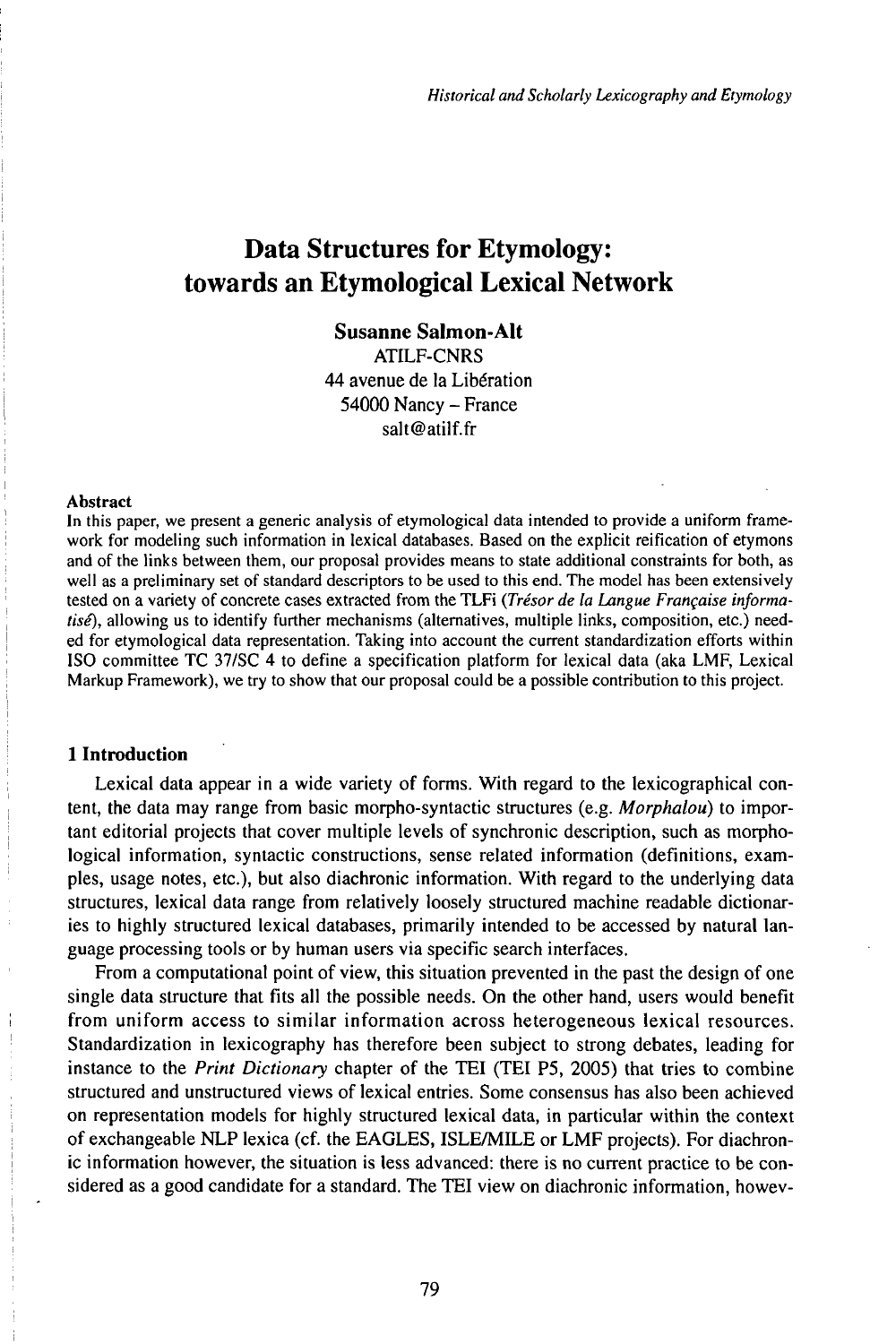er, is in fact a loose tagging of some bits of information currently to be found in etymological notes. In practice, even important digitization and encoding projects of national reference dictionaries (e.g. *TLF* or *DWB)* did not tackle the difficult issue of structuring diachronic and etymological information present in the original print versions.

Doing so would require two different steps: first, to analyse carefully the linguistic data and to elaborate a model of the structures underlying etymological information; second, to develop a parser able to analyse the source text of etymological notes in current dictionaries and to annotate the data accordingly.

This paper is mainly concerned with the first step: we want to show that it is possible to apply coherent modeling principles to currently unstructured lexicographical information, that is etymological data, as appearing in general language dictionaries with wide lexical coverage. The resulting model, based on a careful analysis of etymological data in the TLF, is anchored in the wider context of Lexical Markup Framework (LMF), an ISO initiative intending to elaborate standardizable, while still customizable, data models for synchronic lexical databases. Our model is based on the overall hypothesis that etymological data might be thought of as a lexical network, i.e. a graph, whose nodes are lexical units (located in space and time) and whose arcs are typed etymological relations. Based on this assumption, we propose a data structure which tries to remain as compatible as possible with the data structures so far developed for synchronic lexical entries.

#### **2 Etymology as a part of diachronics**

For the current purpose, we restrict ourselves to general language dictionaries, i.e. dictionaries following *grosso modo* semasiological lexicographical principles such as, for instance, accounted for by the TEI chapter on print dictionaries (TEI P5). In no case do we intend to address here the issue of etymological dictionaries whose both macro- and microstructure rely on different organization principles, such as the *Französisches Etymologisches Wörterbuch* (FEW, cf. Buchi 1996). We consider diachronic information along the lines of its modern, large acceptation as "a word's biography" (Baldinger, 1959). As such, it covers both etymological information in a restricted sense and historical notes: the first inform about origin and primitive significance of a lexeme in its source language, whereas the second inform about successive changes of form and meaning in the target language. Such diachronic information in a large sense can for instance be found in the *OED,* in the *DWB* or in the *TLF.*

As part of diachronic information, etymology properly speaking is concerned with the origin and evolution of the lexeme before it entered into the target language. It is generally presented as a set of one or more etymons, associated with an etymological class (inheritance, loan word, word generation). Note that etymons in this sense are related to only the oldest sense, but not to all individual senses in the modern stage of the considered language. In the example of Figure <sup>1</sup> (TLF), the etymon for the oldest sense of *pamplemousse* (sense la) is the Dutch *pompelmoes.* The etymological class is therefore the class of loan words. The etymon itself is a compound of *pompel* and *limoes*. Additionally to core information about etymons and etymological classes, etymological notes may provide bibliographical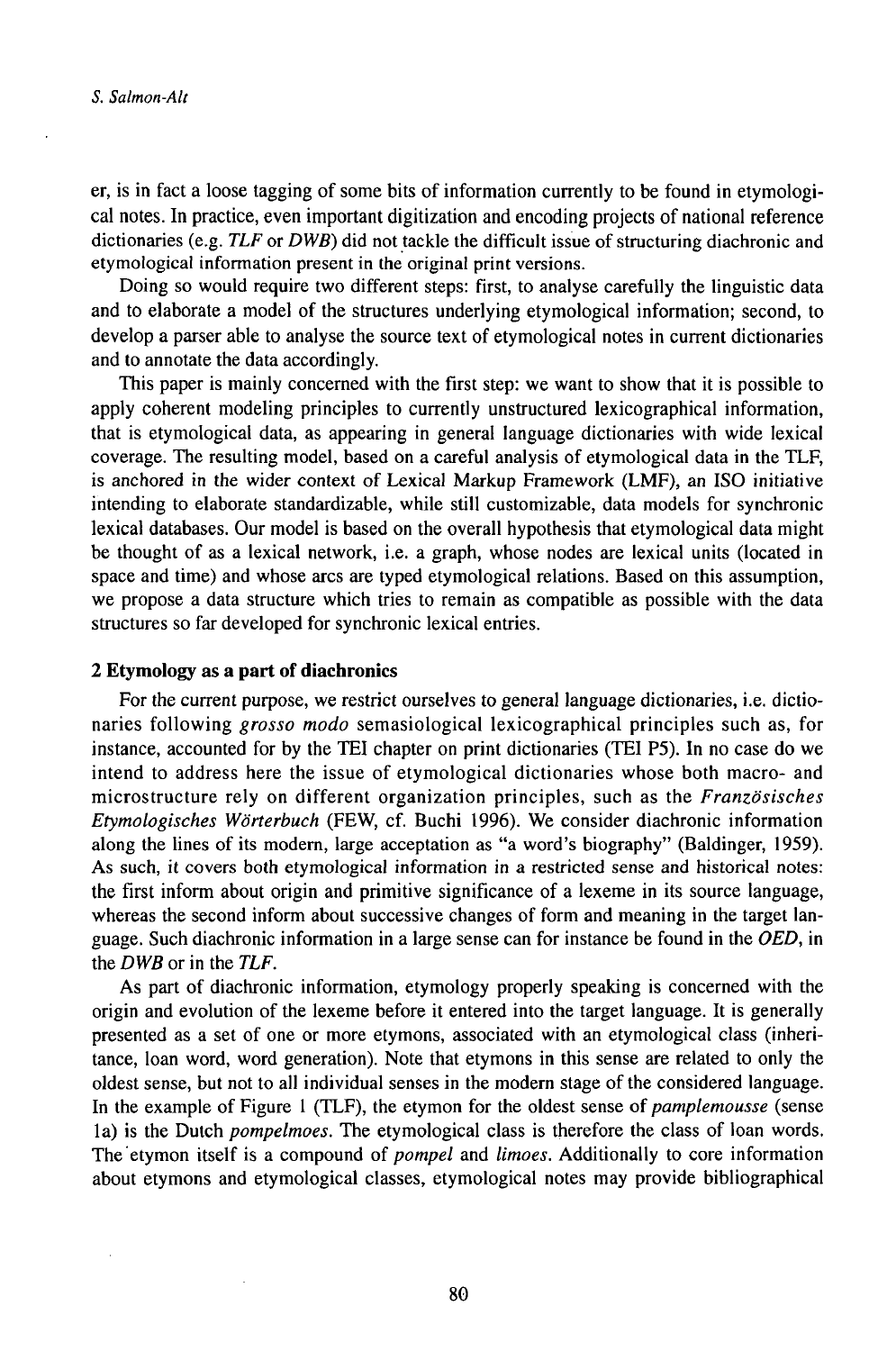references for etymological hypotheses and/or discuss other issues such as phonetic evolution, concurrent hypotheses, confidence statements, secondary etymons and motivations (popular etymology), testimony of etymons or intermediate evolution stages.

```
PAMPLEMOUSSE, subst. masc.
L.)
Empr. au néerl. pompeimoes, fém., au sens 1 a, qui est prob. comp.de pompei agros, enfiée et de limoes activone (BOULAN, p.148;
KÓNIG, pp.159-160). Apparaît d'abord dans des textes à qui le donnent comme moi néed, : 1685 porrpeimess (J. LE CARPENTIER,<br>L'Ambassade de la Compagnie orientale des Provinces Unies... [trad. d'un ouvrage néed.], il, p.89 
THÈVENOT, Ralation de divers voyages curieux... t.3 de KONIG)
```
Figure 1. Etymological information for the entry pamplemousse (TLF)

#### 3 A data model for etymological information

In the following sections, we use the modeling principles of the LMF project, developed within the ISO committee TC 37/SC 4 (Francopoulo & Monte, 2005).



Figure 2. The LMF metamodel and the etymological extension

Those principles rely on Ide & Romary (2004), Bunt & Romary (2004) and Salmon-Alt et al. (2005), and allow a user to combine a metamodel, which informs the main components of the data structure with data categories, corresponding to elementary information units attached to the nodes of the metamodel. In the case of lexical structures, a metamodel is itself the combination of a core metamodel (a fairly simple structure organizing a lexical database into lexical entries, described as a couple of a form and a hierarchy of senses) and lexical extensions, seen as additional modules attached to the core metamodel (Figure 2). In our case, we will consider more in detail the kind of extensions needed for etymological information. In particular, we will show how lexicographical data structures initially proposed for synchronic databases might be adapted to outline the structure of etymological information in dictionary entries, while reusing existing components and data categories, and keeping the changes as minimal as possible. The idea behind this is to ensure a maximal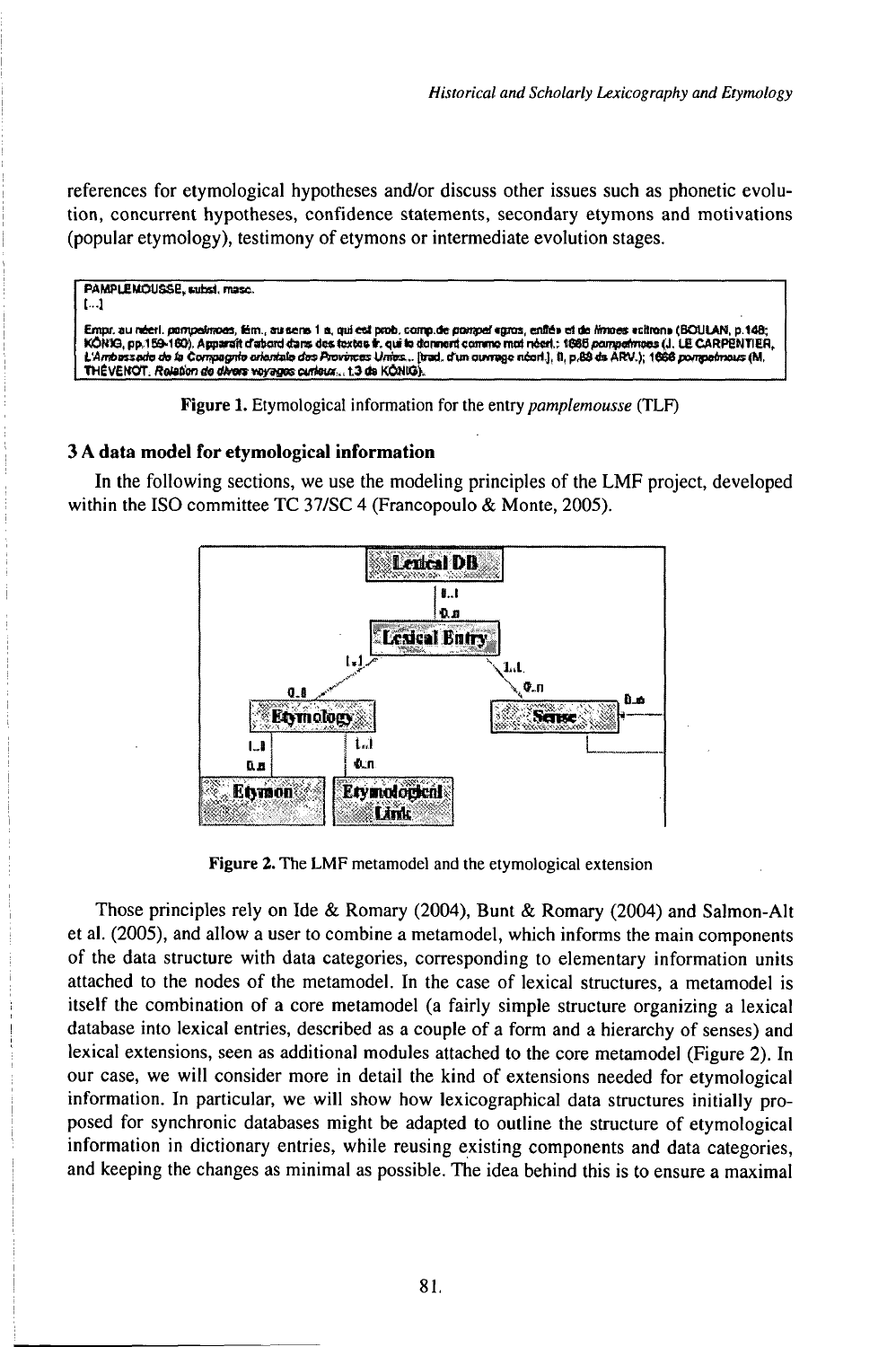compatibility with external LMF compliant databases, especially in order to avoid redundancy in a (virtual) network of lexical databases.

## *3.1 Etymology*

We start with the assumption that the fundamental function of etymological notes is to assign (at least) one etymon to the lexical unit under consideration, and to provide information about the type of the relation holding between them. Therefore, we propose a basic lexical extension for etymological notes *(Etymology)* that accounts for the description of etymons and links. Under the assumption that lexical entries are purely polysemous (do not contain homonyms), the *Etymology* component occurs at most once for a given lexical entry. It is further structured by means of *Etymon* and *Etymological Link* components.

## *3.2 Etymons*

Etymons are basically words, located in time and space, which stand in a particular diachronic relation to other words. As such, it seems convenient to describe etymons in the same way as lexical entries. Hence, in terms of LMF, they might be characterized by any existing data category used in the description of synchronic lexical entries. Among those basic descriptors, *language, orthography, pronunciation, gloss, part-of-speech* and *inflectional information* are able to capture most of the linguistic features associated with etymons in current dictionaries.

However, a careful analysis of data as such in Figure 3 (TLF) points to some differences to be taken into account:

• The coverage of the *language* attribute should be extended to more fine-grained geographical and diachronic variants than those currently available from the ISO 639 series. Figure 3 illustrates this for languages such as *a. fr.* ("ancien français"), *gaulois, picard* or *a.b.frq.* ("ancien bas francique").

• As opposed to the description of synchronie lexical data, etymons might be reconstructed, or hypothesized word forms. Those are graphically indicated by an asterisk (cf. *\*werra).* Moreover, the information about the word form might be totally unknown, as for the etymon of Latin ENCAUSTUM (Figure 3). As a consequence for the data model, we propose to encode the status of word forms by a newly defined data category *testimony* with an appropriate range of values.

• In case of composition (cf. *pamplemousse),* it should be possible to refer to a set of (possibly embedded) etymons, one for each part of the compound, and to factorize common descriptors, such as *language.*

• As opposed to composition, derivation (cf *ronfler)* rises the question of the lexicographical status of derivational affixes and non autonomous roots: the hypothesis of etymons as lexical entries leads to the assumption that those morphemes are to be treated as lexical objects in the same way as autonomous lexical entries. This assumption is in line with indepth theoretical work on derivational morphology (Corbin 1987). Practically, the TLF treats derivational prefixes and suffixes as separate lexical entries.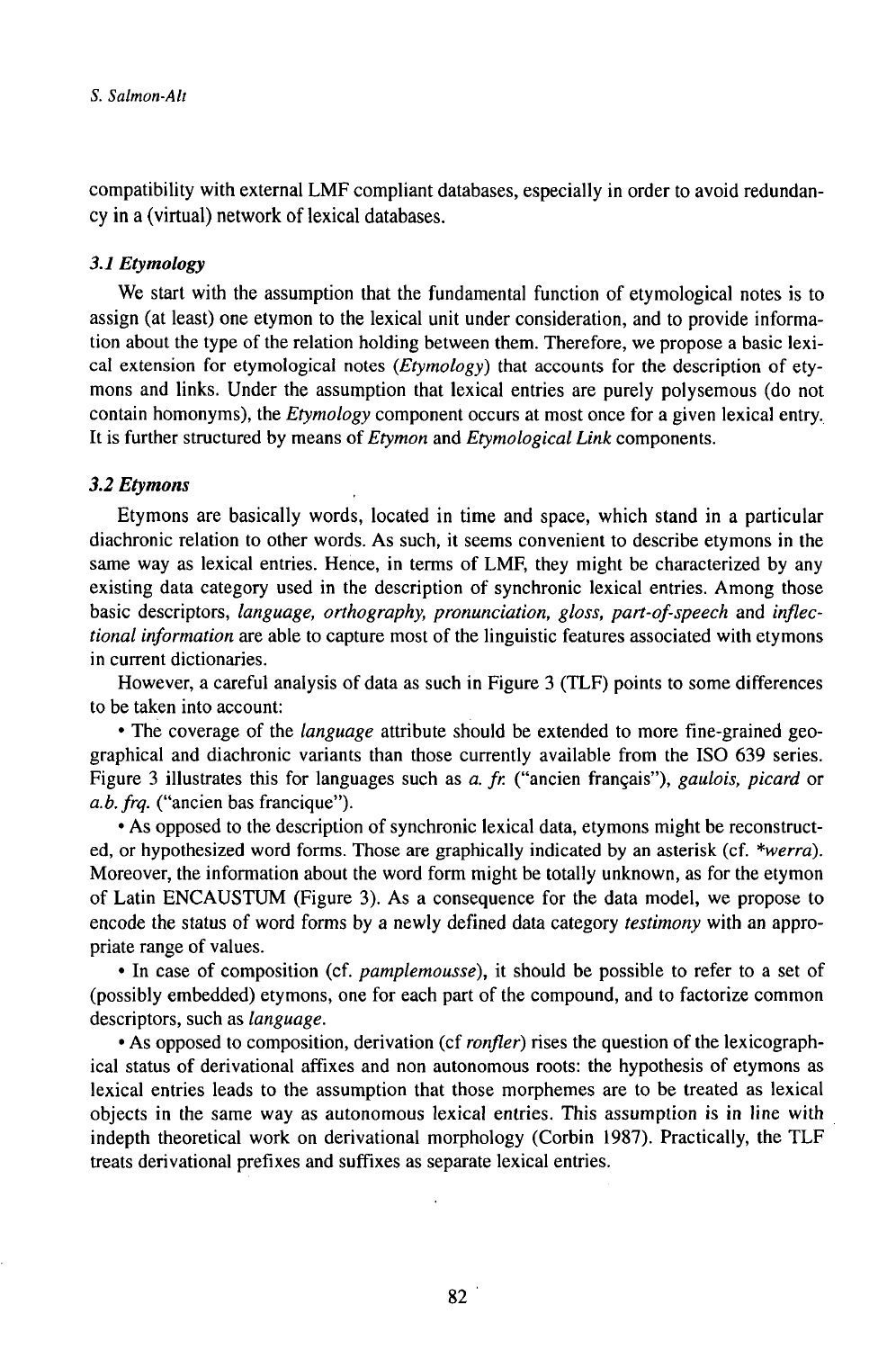| <b>MODERN FRENCH</b> | <b>DIRECT ETYMON</b>                                             |        | <b>SECONDARY ETYMON</b>      |
|----------------------|------------------------------------------------------------------|--------|------------------------------|
| ⋖<br>gaterre         | a.b. frq. *werm                                                  |        |                              |
| ≺<br>cnere           | Int. ENCAUSTUM                                                   | $\leq$ | gaulois (?)                  |
| luire<br>ĸ           | a 6. luisir<br>replacé par formes du futur                       | ≺      | lat. LUCERE                  |
| $\text{multic}$ <    | lat. RONFL-<br>Idenuis 12e siècle, aussi italo- et ibéroroman]   |        |                              |
| albarello <          | <i>it</i> . albarello/albarella                                  |        |                              |
| $\text{amount} \le$  | $a, \hat{b}$ , ameur<br>remplacé par formes dialectales picardes | <      | Int. AMOR                    |
| pamplemouss<br>-5    | ni, pounpelmoes                                                  | $\leq$ | $nl$ , pompel $+nl$ , limoes |

Figure 3. Some examples of etymological data (TLF)

• For practical and documentary reasons, we allow for one ore more free text elements *(note),* in order to capture less structured information and/or to keep track of the original source text of the etymological notes. Those element are indeed compatible with the model, but they are not considered as mandatory parts of it.

#### **3.3 Etymological links**

*Etymological Link* components stand for etymological relations between linguistics units. They might be thought of as directed and typed arcs between etymons, i.e. lexical entries. A link is basically characterized by two elementary data categories: an *etymological target* (the synchronic lexical unit) and an *etymological source* (the etymon). Both point to structures similar to lexical entries. In short, the linguistic material is mainly recovered from the current dictionary, and corresponds either to lexical entries of the dictionary or to etymological units as described in the previous section. However, in principle, it should be possible to point also to existing external resources, e.g. for another language or another time span.

Etymological links are typed by an *etymological class* (loan word, inheritance, word generation). Additionally, they may bear information about the bibliographical reference, confidence level or other notes. This simple data model accounts for different cases of etymological structures as found in current dictionaries, including etymological chains, multiple etymons (standing in conjunctive or disjunctive reading), and multiple evolutions of a same etymon.

• Etymological chains are built from lexical units standing in direct etymological filiation relations (cf. *amour, ameur, AMOR* in Figure 3). Sometimes, etymological information in dictionaries is limited to the direct etymon, i.e. the most recent item of the chain, fulfilling the conditions for being considered as an etymon (for instance, the Latin word for French inheritants). However, dictionaries contain often more than one etymon, trying to provide also the etymon of the etymon and so on. Etymological chains can be easily represented by encoding more than one etymon and link under a same lexical entry.

• Multiple etymons may occur in a disjunctive reading. This is frequently the case for more than one hypotheses about etymological filiation. As an example, the French *gley* has been related in the literature alternatively to the Russian *glej* or the Ukrainian *hlej.* In case there is a preferred solution, the alternative links might be weighted with confidence scores or attributed to scientific authority (bibliographic sources).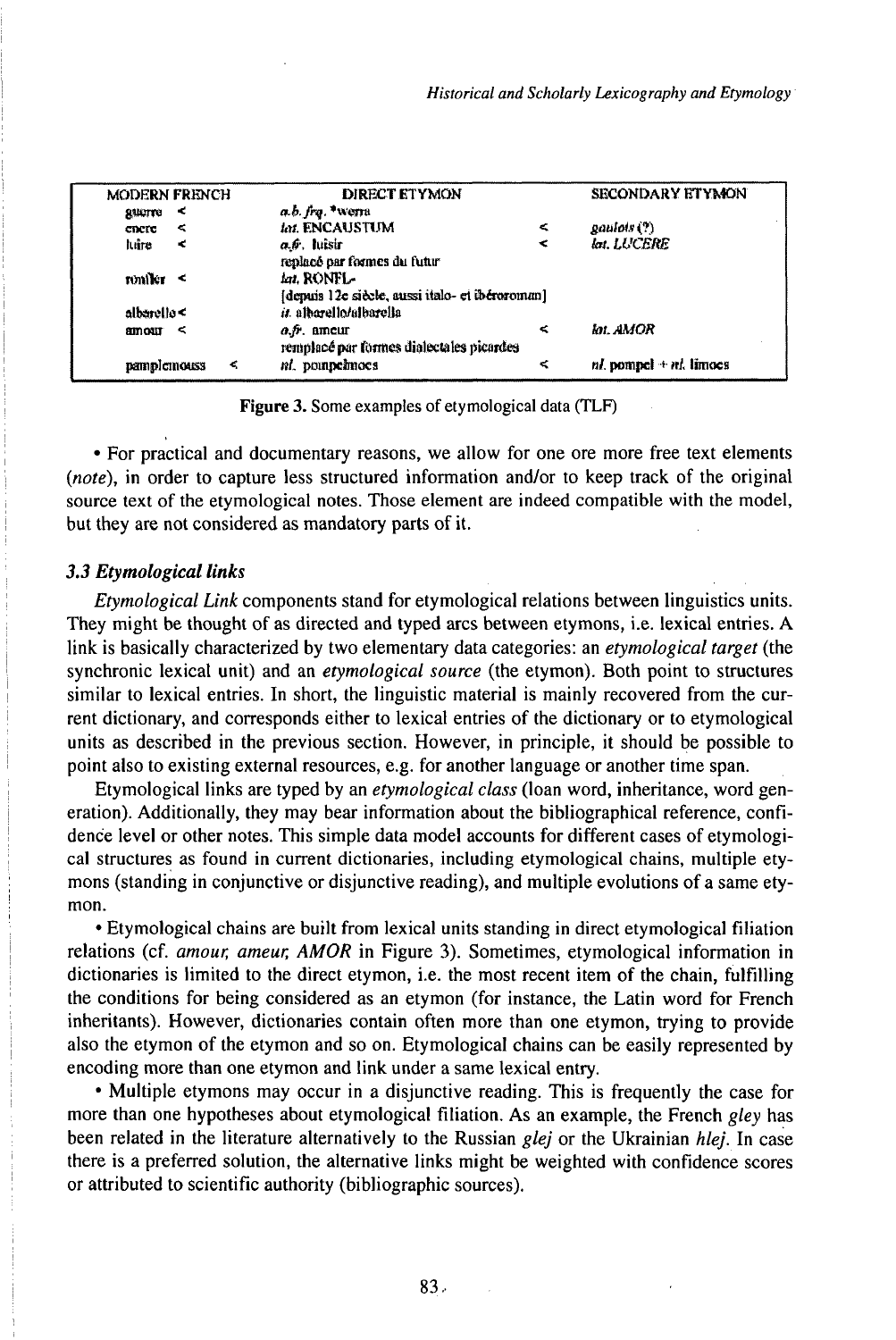• Multiple etymons also occur in conjunctive readings. As an example, one may think of re-motivation in popular etymology, such as for French *choucroute.* Initially, it is an Alsacian loan word (corresponding to German *Sauerkraut),* that has been influenced phonetically by french *chou,* due to semantic proximity. In those cases, it is plausible to consider both *Sauerkraut* (i.e. his Alsacian variant) and *chou* as contributing etymons for *choucroute.* The link between *chou* and *choucroute* may be typed as a secondary or re-motivating link.

• Multiple evolution of the same etymon is a frequent case, especially for languages with a recent and well documented parent language, like Latin for French. As an example, Latin DIRECTIARE is considered as a possible etymon for French *adroit* as well as for *adresser.* In our proposal, those cases might be treated without redundance: the etymon has to be described only once (say, in the entry for *adresser),* and the link to the target *adroit* can refer to this etymon as its source.

#### **4 An integrated example**

The application of the previously introduced principles to the TLF example of Figure <sup>1</sup> leads to the sample data structure in Figure 4: The nodes in the graph are lexical entries in a virtual network for *pamplemousse, pompelmoes* and *Q}ompel+moes),* respectively. The first one has not to be described furthermore, since it is the anchoring entry for the etymological information (and as such supposed to be described out of the etymological part). The second one corresponds to the direct etymon *pompelmoes,* whose descriptors *(language, part-ofspeech, gender* and *gloss)* are able to capture all the information provided in the source. The TLF goes still further in etymological chain, and characterizes *pompel* and *moes* as parts of the compound. We consider this as a complex etymon, built from two subparts, each with its proper set of descriptors. The three lexical entries are part of a common etymological chain. Therefore, we need two links in order to express the relationships between them: a first link, with *pompelmoes* as the source and *pamplemousse* as the target, is typed as a *loan word* relation. The second one relates *pompel* and *moes* to the compound *pompelmoes.* Note that we are also able to record in an appropriate way the bibliographical reference and confidence indication. Finally, Figure 5 shows a simplified XML implementation of the first subgraph (i.e. the lexical entry *pamplemousse* and its direct etymon *pompelmoes)* of the data structure in a TEI like format. Note that the basic building blocks for the characterization of a lexical entry (<form> and <sense>) are completely reusable for the description of an etymon, and the language has been implemented as an standardized xml:lang attribute.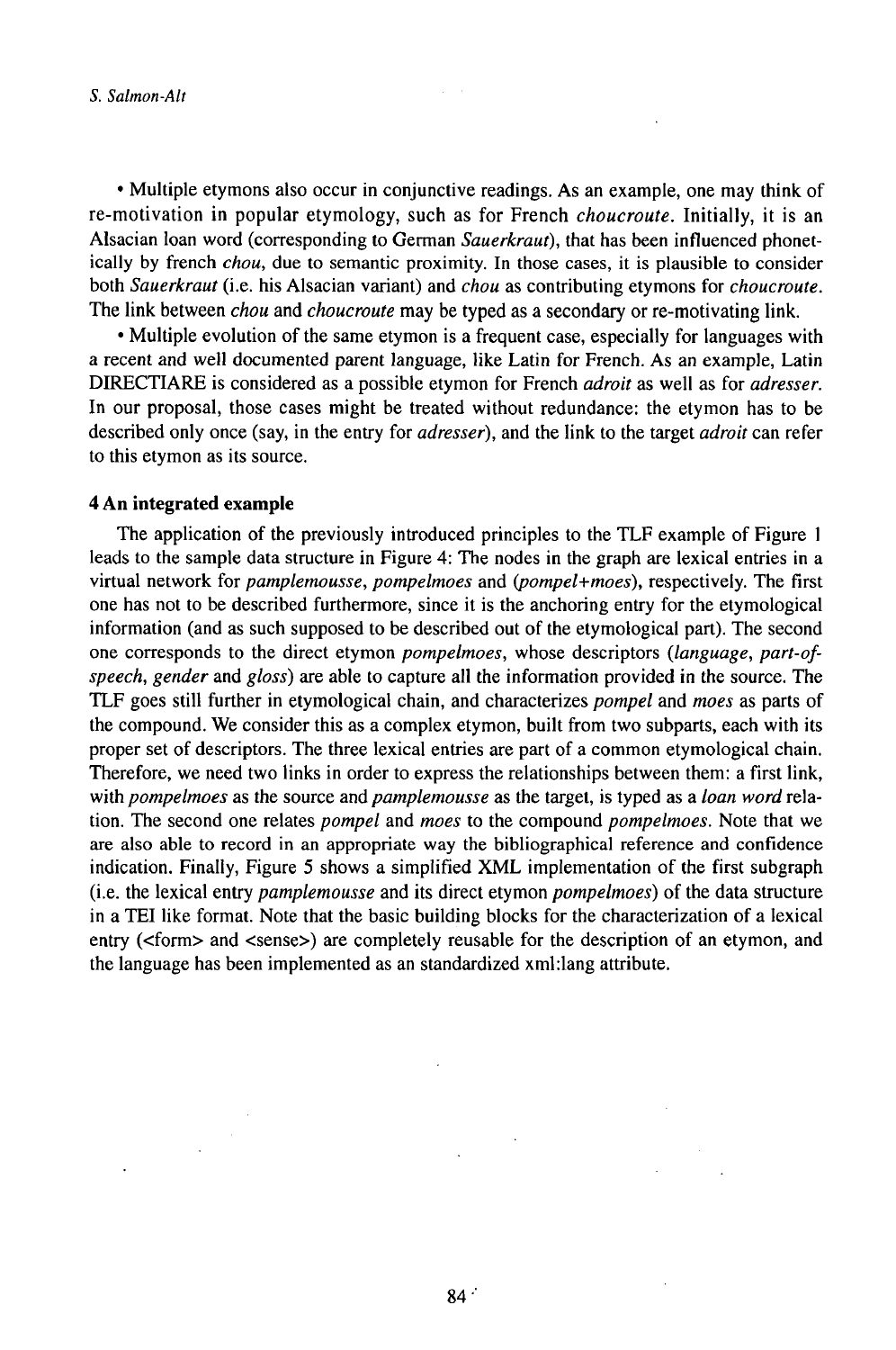



| $-$ form $\ge$<br><adb>pamplemosse</adb><br>5.58<br><br><sermo><br/><math>4 + 1</math><br/><br/><etymology><br/><etymon id="LE2"><br/><form><br/>sorth xetitang="dutch"&gt;pompelmoess/orth&gt;<br/><pos>commonNoun</pos><br/><gender>faminine</gender><br/></form><br/><serse><br/><gloso>Citrus maxima</gloso><br/>snote&gt;probablement d'origine tamoute, De Vries, Nederl<br/><br/>«letyman»<br/><clymologicallink (argel="LE1" source="LE2"><br/>setymologicalClass&gt;loan word<br/><br/><br/><nexicalentry></nexicalentry></clymologicallink></serse></etymon></etymology></sermo> | <knicalentry id="LE1"></knicalentry> |  |
|--------------------------------------------------------------------------------------------------------------------------------------------------------------------------------------------------------------------------------------------------------------------------------------------------------------------------------------------------------------------------------------------------------------------------------------------------------------------------------------------------------------------------------------------------------------------------------------------|--------------------------------------|--|
|                                                                                                                                                                                                                                                                                                                                                                                                                                                                                                                                                                                            |                                      |  |
|                                                                                                                                                                                                                                                                                                                                                                                                                                                                                                                                                                                            |                                      |  |
|                                                                                                                                                                                                                                                                                                                                                                                                                                                                                                                                                                                            |                                      |  |
|                                                                                                                                                                                                                                                                                                                                                                                                                                                                                                                                                                                            |                                      |  |
|                                                                                                                                                                                                                                                                                                                                                                                                                                                                                                                                                                                            |                                      |  |
|                                                                                                                                                                                                                                                                                                                                                                                                                                                                                                                                                                                            |                                      |  |
|                                                                                                                                                                                                                                                                                                                                                                                                                                                                                                                                                                                            |                                      |  |
|                                                                                                                                                                                                                                                                                                                                                                                                                                                                                                                                                                                            |                                      |  |
|                                                                                                                                                                                                                                                                                                                                                                                                                                                                                                                                                                                            |                                      |  |
|                                                                                                                                                                                                                                                                                                                                                                                                                                                                                                                                                                                            |                                      |  |
|                                                                                                                                                                                                                                                                                                                                                                                                                                                                                                                                                                                            |                                      |  |
|                                                                                                                                                                                                                                                                                                                                                                                                                                                                                                                                                                                            |                                      |  |
|                                                                                                                                                                                                                                                                                                                                                                                                                                                                                                                                                                                            |                                      |  |
|                                                                                                                                                                                                                                                                                                                                                                                                                                                                                                                                                                                            |                                      |  |
|                                                                                                                                                                                                                                                                                                                                                                                                                                                                                                                                                                                            |                                      |  |
|                                                                                                                                                                                                                                                                                                                                                                                                                                                                                                                                                                                            |                                      |  |
|                                                                                                                                                                                                                                                                                                                                                                                                                                                                                                                                                                                            |                                      |  |
|                                                                                                                                                                                                                                                                                                                                                                                                                                                                                                                                                                                            |                                      |  |
|                                                                                                                                                                                                                                                                                                                                                                                                                                                                                                                                                                                            |                                      |  |
|                                                                                                                                                                                                                                                                                                                                                                                                                                                                                                                                                                                            |                                      |  |
|                                                                                                                                                                                                                                                                                                                                                                                                                                                                                                                                                                                            |                                      |  |
|                                                                                                                                                                                                                                                                                                                                                                                                                                                                                                                                                                                            |                                      |  |

Figure 5. XML version of the etymological data structure for *pamplemousse* (TLF)

## 5 Perspectives: the etymological network

To summarize, the current model of etymological structures as presented here has two important characteristics: it is based on the hypothesis that the quintessence of etymological information can be expressed as a directed and acyclic graph, whose nodes and arcs are labelled with various descriptors. Furthermore, it relies on the assumption that the nodes of the graph are autonomous lexical entities, i.e. lexical entries, whose status as etymons is only a functional one. On the practical side, this assumption allowed us to reuse basic building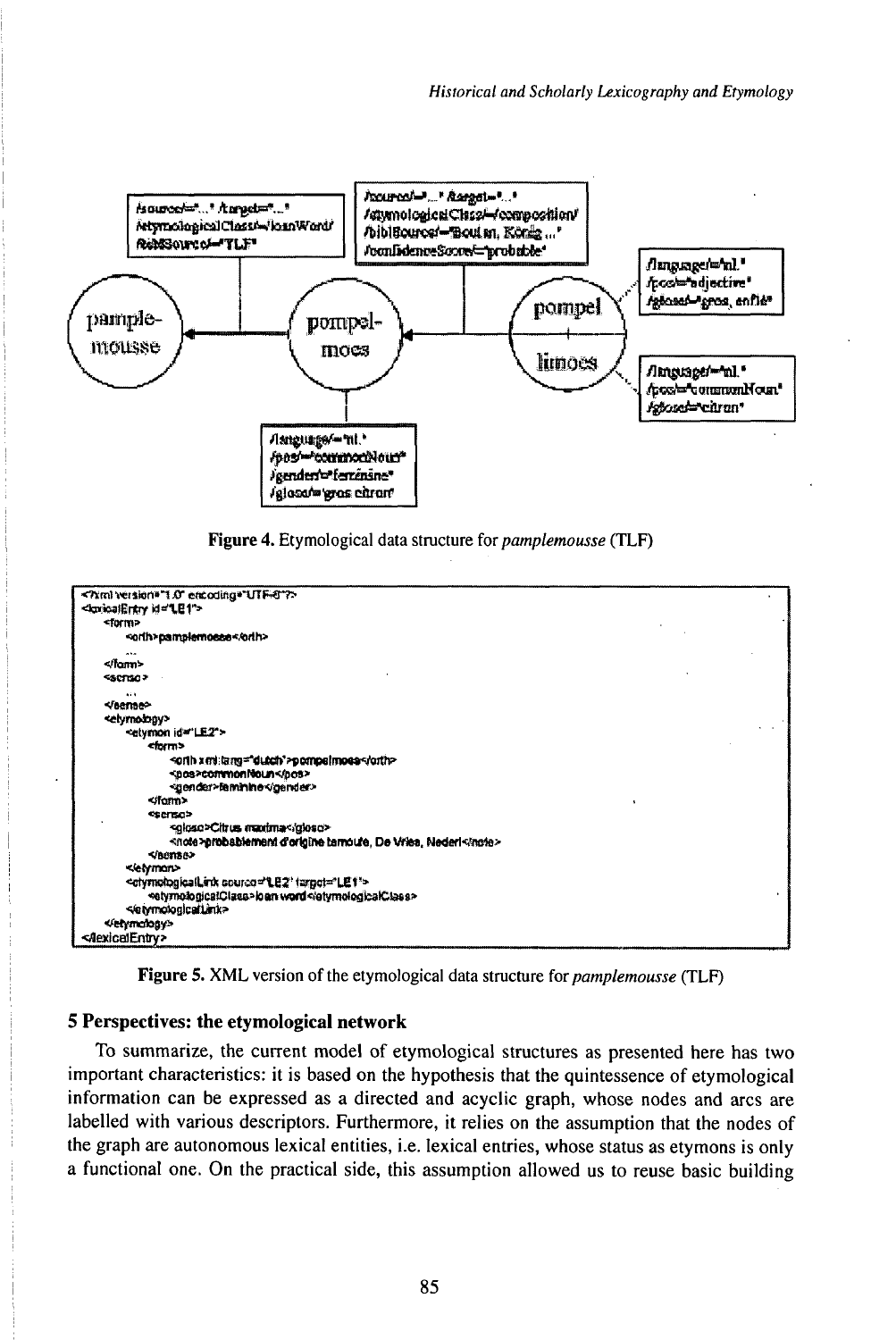blocks and descriptors already defined in current initiatives on the standardization of lexical content representation (TEI, LMF), with only a small number of adjustments.

 $\ddot{\phantom{a}}$ 

On the theoretical side, this perspective opens the way towards an etymological network, in which etymological links are seen as relations between entries recovered from one ore more external lexical databases providing access to lexical material of any language across time and space, including reconstructed forms and affixes. In this view, the physical description of etymons as subordinate to lexical entries should be understood as a provisional solution, only intended to compensate for the lack of external lexical databases. Note that nothing prevents the implementer from externalizing from now onwards the descriptions of etymons, if he/she wants to do so. In practice, this is what we intend to do with the information annotated automatically in the etymological notes in the TLF, especially to avoid redundancy in the description of etymons. The idea of the an etymological network is also the main reason for us to support shared, reusable and ideally standardized data models for diachronic data, which still remains as close as possible to existing recommendations and practice in the field of lexicography.

#### References

#### A. Dictionaries

- *DWB* Deutsches Wörterbuch von Jacob Grimm und Wilhelm Grimm. 16 Bde. [in 32 Teilbänden]. Leipzig: S. Hirzel 1854-1960: *http://germa83.uni-trier.de/DWB/welcome.htm*
- FEW Wartburg, Walther von: Französisches Etymologisches Wörterbuch, 25 vol., Bonn, Leipzig et al. 1928-2002.

#### *Presentation, html*

*MORPHALOULexique morphologique ouvertdufrançais: http://actarus.atilf.fr/morphalou/*

- *OED Oxford English Dictionary,* 2nd edition, by John Simpson and Edmund Weiner, Clarendon Press, 1989, 20 volumes.
- *TLF Trésorde la Langue Française. CNRS, Editions Gallimard,. 16 volumes: http://atilf.atilf.fr/tlf.htm*

#### B. Other Literature

- Baldinger K. (1959), 'L'étymologie d'hier et d'aujourd'hui', in Schmitt, R. (ed.), *Etymologie,* Darmstadt, 1977.
- Buchi, E. (1996), 'Les structures du Französisches Etymologisches Wörterbuch', in *Recherches métalexicographiques et métalexicologiques,* Tübingen, Niemeyer, Beihefte zur ZRP, 268.
- Bunt, H., Romary, L. (2004), 'Standardization in multimodal content representation: Some methodological issues', in *Fourth International Conference on Language Resources and Evaluation LREC 2004,* pp. 2219-222.

Corbin, D. (1987), *Morphologie dérivationnelle et structuration du lexique,* 2 vol., Niemeyer, Tübingen.

- Francopoulo, G., George, M. (2005), ISO/TC 37/SC 4 N130 Rev. 7. Language resource management -Lexical Markup Framework (LMF), http://www.tagmatica.fr/doc.
- Ide, N., Romary, L. (2004), 'International Standard for a Linguistic Annotation Framework, *International Journal on Natural Language Engineering '.*
- Romary, L., Salmon-Alt, S., Francopoulo, G.,'Standards going concrete: from LMF to Morphalou, in *Workshop on Electronic Dictionaries', Coling 2004,* Geneva, Switzerland.
- Salmon-Alt, S., Romary, L., Buchi, E. (2005), 'Modeling Diachrony in Dictionaries'. ACH-ALLC 2005, Vancouver, Canada.